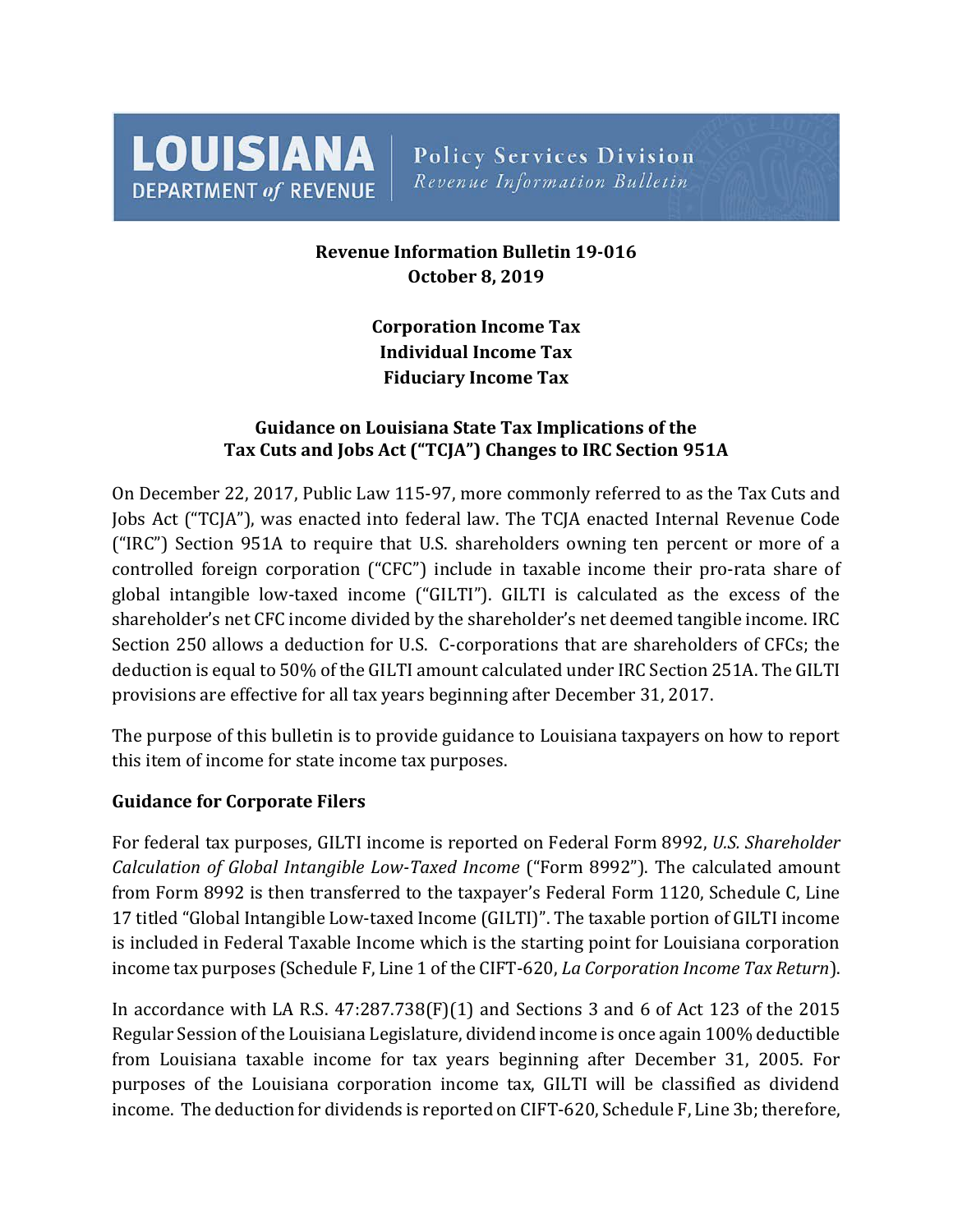*Revenue Information Bulletin 19-016 October 8, 2019 Page 2 of 3*

no portion of the GILTI income is taxable for Louisiana corporation income tax purposes. As such, according to LA R.S. 47:287.81, any deduction taken on the corporation's federal return related to GILTI income is not allowed for Louisiana corporation income tax purposes and will need to be added back on Schedule F of the CIFT-620.

## **Guidance for Individual Filers**

### *Resident Filers*

For federal tax purposes, GILTI income is reported on the Form 8992. The calculated amount from Form 8992 is reported on Schedule 1, Line 21, "Other Income" of Federal Form 1040, *U.S. Individual Income Tax Return*. Individual taxpayers are not eligible for the IRC Section 250 deduction. LA R.S. 47:293(1) defines "adjusted gross income" for Louisiana purposes as the adjusted gross income of the individual that is reportable on the individual's federal income tax return; adjusted gross income for federal purposes is found on Line 7 of the Federal Form 1040. Therefore, the starting point for Louisiana individual income tax is Line 7 of the federal income tax return, and all GILTI income for a resident individual is included for Louisiana individual income tax purposes on page 2, line 7 of Form IT-540, *2018 Louisiana Resident Income Tax Return*. Individual taxpayers are not allowed a deduction for dividends similar to the deduction corporate income tax filers receive under LA R.S. 47:287.738(F)(1). A copy of Form 8992 must be attached to the taxpayer's Form IT-540 for documentation purposes.

## *Nonresident Filers*

For Louisiana purposes, LA R.S. 47:242 specifically classifies dividends as allocable income. As with resident filers, the amount of GILTI income is included in the individual's adjusted gross income for federal purposes on Line 7 of Federal Form 1040. Again, individual taxpayers are not eligible for the IRC Section 250 deduction. As with resident filers, the starting point for Louisiana individual income tax for a nonresident taxpayer in Louisiana is federal adjusted gross income which is reflected on line 7 of Louisiana Form IT-540B, *2018 Louisiana Nonresident and Part-Year Resident Income Tax Return*. The amount of the GILTI income allocable to Louisiana will be reported on Line 3 of the Nonresident and Part-Year Resident (NPR) worksheet of Form IT-540B, which is included in Louisiana Adjusted Gross income on Line 8 of Form IT-540B. Individual taxpayers are not allowed a deduction for dividends similar to the deduction corporate income tax filers receive under LA R.S. 47:287.738(F)(1). A copy of Form 8992 must be attached to the taxpayer's Form IT-540B for documentation purposes.